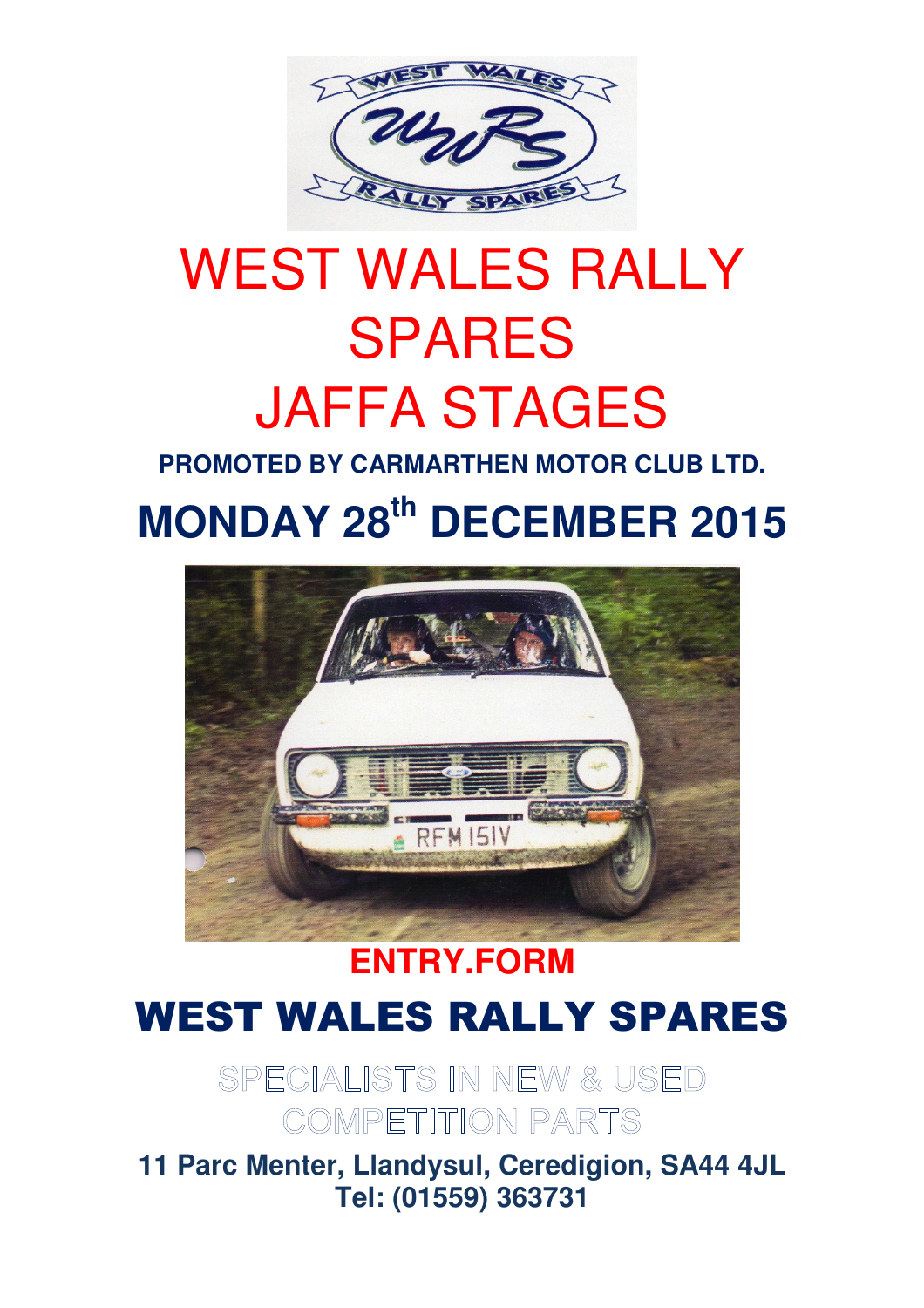| Ref. Nr.                                                                        | <b>Date</b><br>received                                    | Acceptance/<br>refusal sent | <b>Payment details</b>                      |  | Comp.<br><b>Number</b>     |  |
|---------------------------------------------------------------------------------|------------------------------------------------------------|-----------------------------|---------------------------------------------|--|----------------------------|--|
|                                                                                 |                                                            |                             |                                             |  |                            |  |
|                                                                                 | <b>ENTRANT/SPONSOR</b>                                     |                             |                                             |  | Licence Nr ____________    |  |
|                                                                                 |                                                            |                             |                                             |  |                            |  |
| <b>DRIVER</b>                                                                   |                                                            |                             |                                             |  |                            |  |
|                                                                                 |                                                            |                             |                                             |  |                            |  |
|                                                                                 |                                                            |                             |                                             |  | Post Code                  |  |
|                                                                                 |                                                            |                             |                                             |  | Comp Licence Nr _________  |  |
|                                                                                 |                                                            |                             |                                             |  |                            |  |
| <b>NEXT OF KIN:</b>                                                             |                                                            |                             | Relationship ___________________            |  |                            |  |
|                                                                                 |                                                            |                             | Tel Nr: ____________________                |  |                            |  |
| <b>CO-DRIVER</b>                                                                |                                                            |                             | Surname                                     |  |                            |  |
|                                                                                 |                                                            |                             |                                             |  |                            |  |
|                                                                                 |                                                            |                             |                                             |  | Post Code                  |  |
|                                                                                 |                                                            |                             |                                             |  |                            |  |
|                                                                                 |                                                            |                             |                                             |  |                            |  |
| <b>NEXT OF KIN:</b>                                                             |                                                            | Name                        | Relationship __________________             |  |                            |  |
|                                                                                 |                                                            |                             |                                             |  | Tel Nr: __________________ |  |
|                                                                                 | <b>VEHICLE AND CLASS</b>                                   |                             |                                             |  |                            |  |
|                                                                                 | Engine Capacity: _______________                           |                             | Colour: ___________________________________ |  |                            |  |
|                                                                                 | Forced Induction: YES/NO<br>Number of valves per cylinder: |                             |                                             |  |                            |  |
|                                                                                 | 4 wheel Drive: YES/NO                                      |                             | Number of camshafts (per bank): _________   |  |                            |  |
| Class entered (See SR7): _______________<br>Vehicle reg nr: ___________________ |                                                            |                             |                                             |  |                            |  |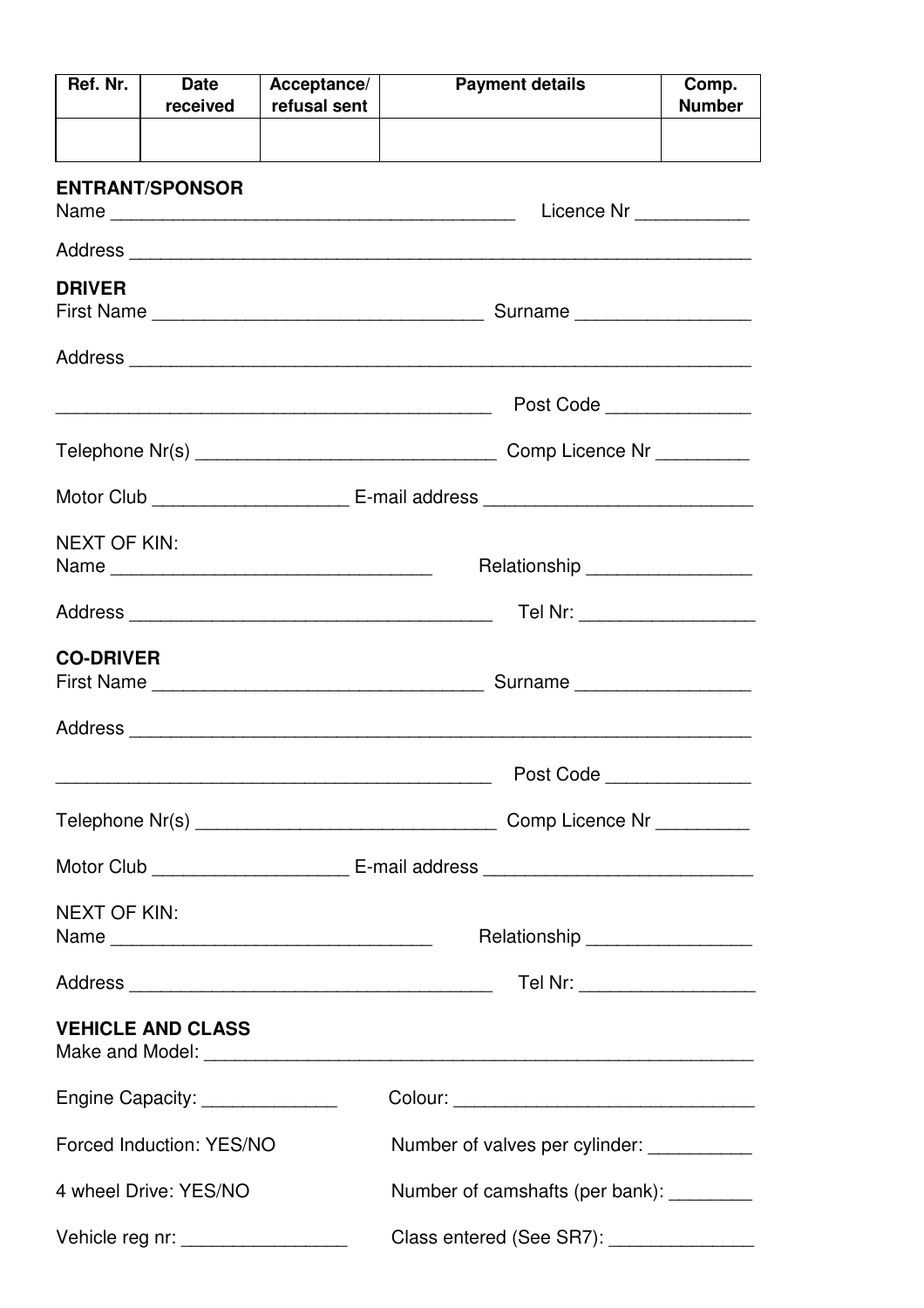#### **ADDITIONAL INFORMATION**

| Championship Contender/Additional awards                                       | <b>Driver</b> |                | Co-driver |
|--------------------------------------------------------------------------------|---------------|----------------|-----------|
| Ladies/mixed crew                                                              |               | YES/NO         |           |
| Entry fee                                                                      | <b>FEES</b>   |                | 215.00    |
| C.M.C. Membership - Driver to 31st Dec 2016                                    |               |                | 5.00      |
| C.M.C. Membership - Co-driver to 31st Dec 2016<br>(Please tick which paid for) |               | 5.00           |           |
|                                                                                |               | <b>TOTAL £</b> |           |
| anclose chaque(s)/nostal order(s) totalling the above amount<br>Plagea         |               |                | mada r    |

Please enclose cheque(s)/postal order(s) totalling the above amount, made payable to CARMARTHEN MOTOR CLUB LTD. Post dated cheques will not be accepted.

#### **SEEDING INFORMATION**

Please enter below details of driver's best performances in Stage Rallies (As a first named driver). If no appropriate results, please include any relevant experience.

| <b>EVENT</b> | <b>STATUS &amp;</b> | <b>YEAR</b><br><b>STAR</b> |     |         | <b>POSITION</b> |  |
|--------------|---------------------|----------------------------|-----|---------|-----------------|--|
|              | <b>CHAMPIONSHIP</b> |                            | NR. | OVERALL | <b>CLASS</b>    |  |
|              |                     |                            |     |         |                 |  |
|              |                     |                            |     |         |                 |  |
|              |                     |                            |     |         |                 |  |
|              |                     |                            |     |         |                 |  |
|              |                     |                            |     |         |                 |  |

N.B. Any entrant falsely declaring or withholding information may forfeit their entry fee and have their entry refused.

**THE ENTRY FOR MUST BE COMPLETED IN EVERY RESPECT - INCLUDING SIGNING THE INDEMNIFICATIONS** and sent to the Entries Secretary: **Ryland James, Cartref, Bethlehem Road, Pwll Trap, St Clears, Carmarthen, SA33 4AN.** 

> Tel: 01994 230966/07773 346878 E-mail: rylandjms@aol.com

**Please enclose one completed label to be used on correspondence.**